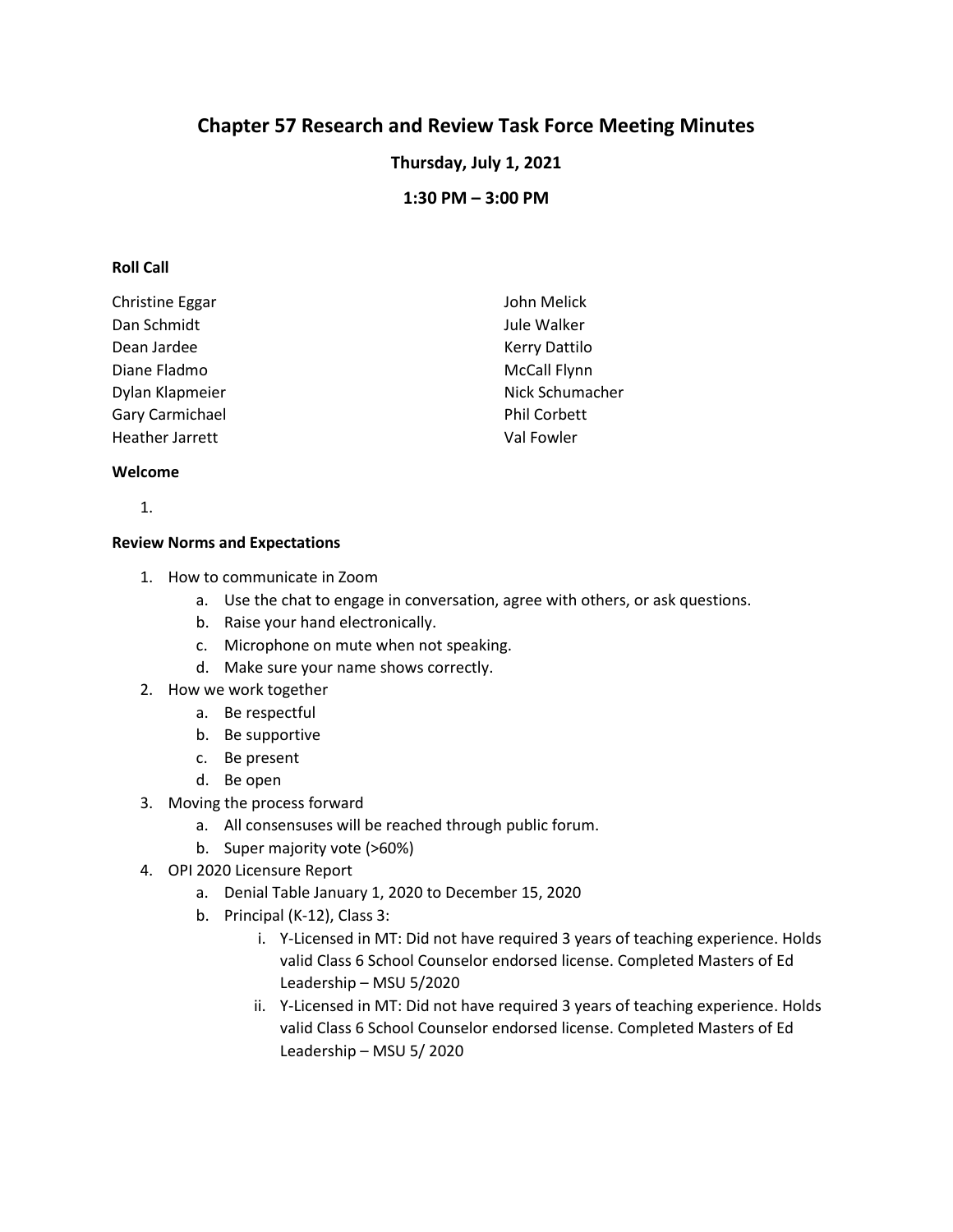- iii. Y-Licensed in MT: Did not have required 3 years of teaching experience. Holds valid Class 6 School Counselor endorsed license. Held and Initial Principal Outof-State license. But no principal experience.
- iv. Y-Licensed Administrator Out-of-State: Did not complete an EPP including student teaching, no verification of PRAXIS Assessment, does not hold a bachelor's degree.

# **C2A Subcommittee**

- 1. Suggested changes (Shown in red)
	- a. 10.57.417
		- i. (c) a minimum of three years of teaching or school counseling experience with a standard, unrestricted license;
		- ii. (d) Completion of three semester credits of college courses Montana educator preparation program requirements including educator evaluation; and in Montana school law, including special education law, and
			- 1. Three semester credits of college courses is already required.
				- a. Replace with EPP requirements
					- i. Three semester credits will still be in:
						- 1. MT School Law
						- 2. Special Ed Law
			- 2. Is the interpretation here that completion of a school counseling program is the equivalent of an EPP?
				- a. No, would be specific to the Administrator prep program.
					- i. This language would address that a school counselor would get additional training to prepare for administration.
			- 3. How is (b) and (d) connected?
				- a. Is there overlap?
					- i. (b) EPP are accredited by the right agencies.
					- ii. (d) Specifically, a MT EPP.
						- 1. Could possibly join into one to say.
							- a. "an accredited MT prep program."
		- iii. (e) recommendation for the endorsement from the appropriate official from an accredited professional K-12 professional program; for counselors, recommendation for the endorsement from the counselor's immediate supervisor.
			- 1. Is a recommendation from the university to OPI to license.
				- a. Would make sense more if it is earlier in the section.
					- i. By the time (e) is reached they are already through the program.
				- b. It reads as though a counselor would require an additional requirement than a teacher.
			- 2. Counselor getting a letter from immediate supervisor to have permission to enroll in a program based on experience.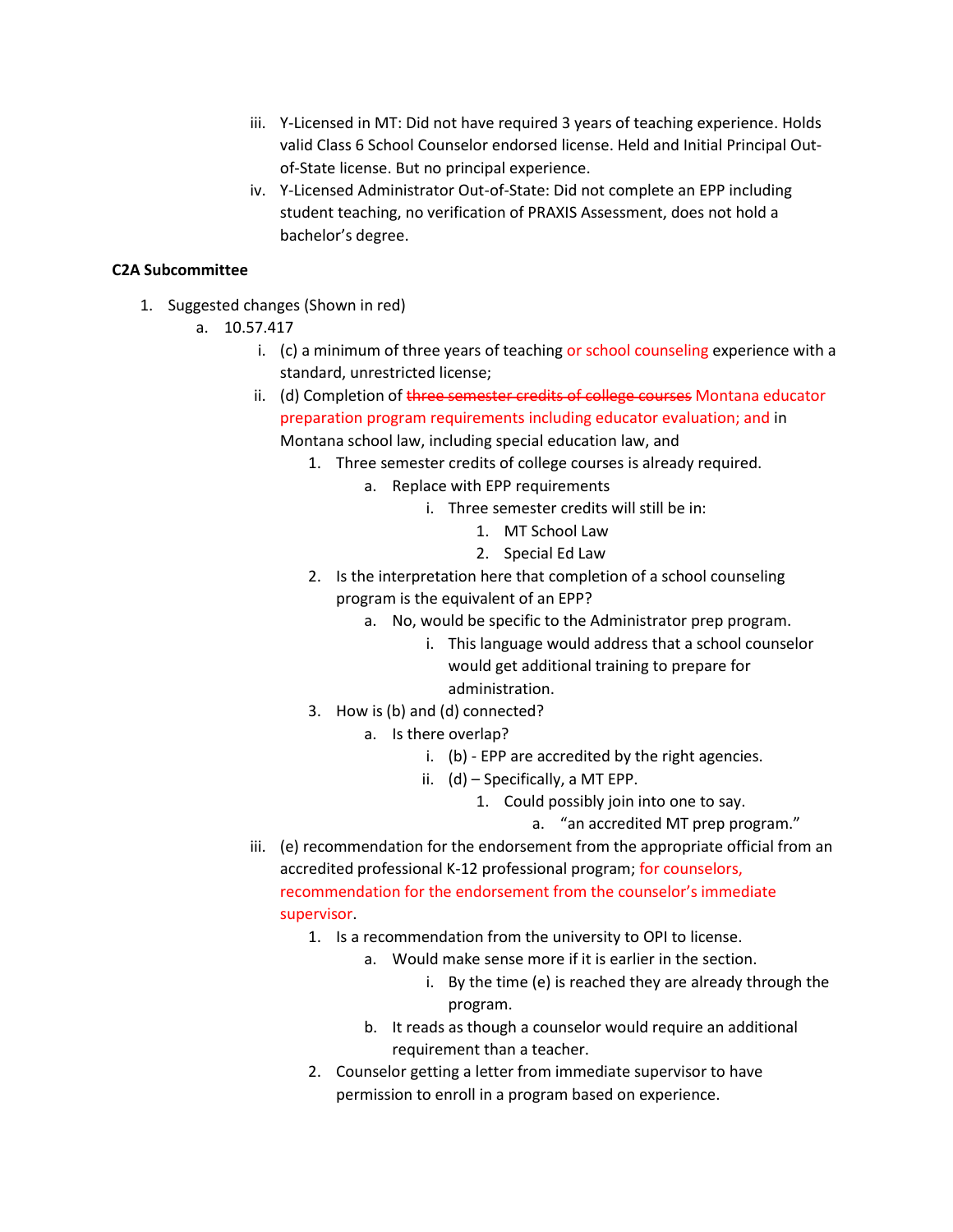- 3. Does the addition of "or school counselors" in (c) make the adjustment on its own?
	- a. The suggested changes in (d) and (e) may not be necessary since it seems to be repetitive.
	- b. Could be discriminating against counselors by adding more steps for them to complete.
- 4. Letter from a supervisor
	- a. States that, yes
	- b. Less about getting into the program.
	- c. More about prior to getting a license someone that is an administrator thinks the counselor has the capability and experience.
- 5. Evaluation for Counselors
	- a. What type of introduction counselors get in program for Administrators if a person had not ever had experience with the evaluation process? At MSU:
		- i. Would like to have Tina Versland speak towards the program in depth.
		- ii. There is not one program for teachers and one for counselors.
			- 1. All the same programs.
- 6. Should (e) be moved by (c)
	- a. Should be moved.
		- i. Then have further conversations.
	- b. C2A group will continue to work.
		- i. Either:
			- 1. Combine with (c)
			- 2. Breakout a section specifically for counselors.
			- 3. Should (d) be included? Should it be struck out?
				- a. School law is specifically mentioned.
					- i. Evaluation is an important component.
					- ii. Essential for anyone that is going to become a principal to be exposed to evaluation.
- 7. Language in (d) and (e) seems excessive.
	- a. Suggested language should be struck.
		- i. Could potentially add steps for individuals coming from out of state.
			- 1. Take EPP educator evaluation course.
- 8. Is there currently a specific EPP Educator evaluation course?
	- a. There was no specific course on evaluation.
		- i. The course was through undergrad.
		- b. Danielson model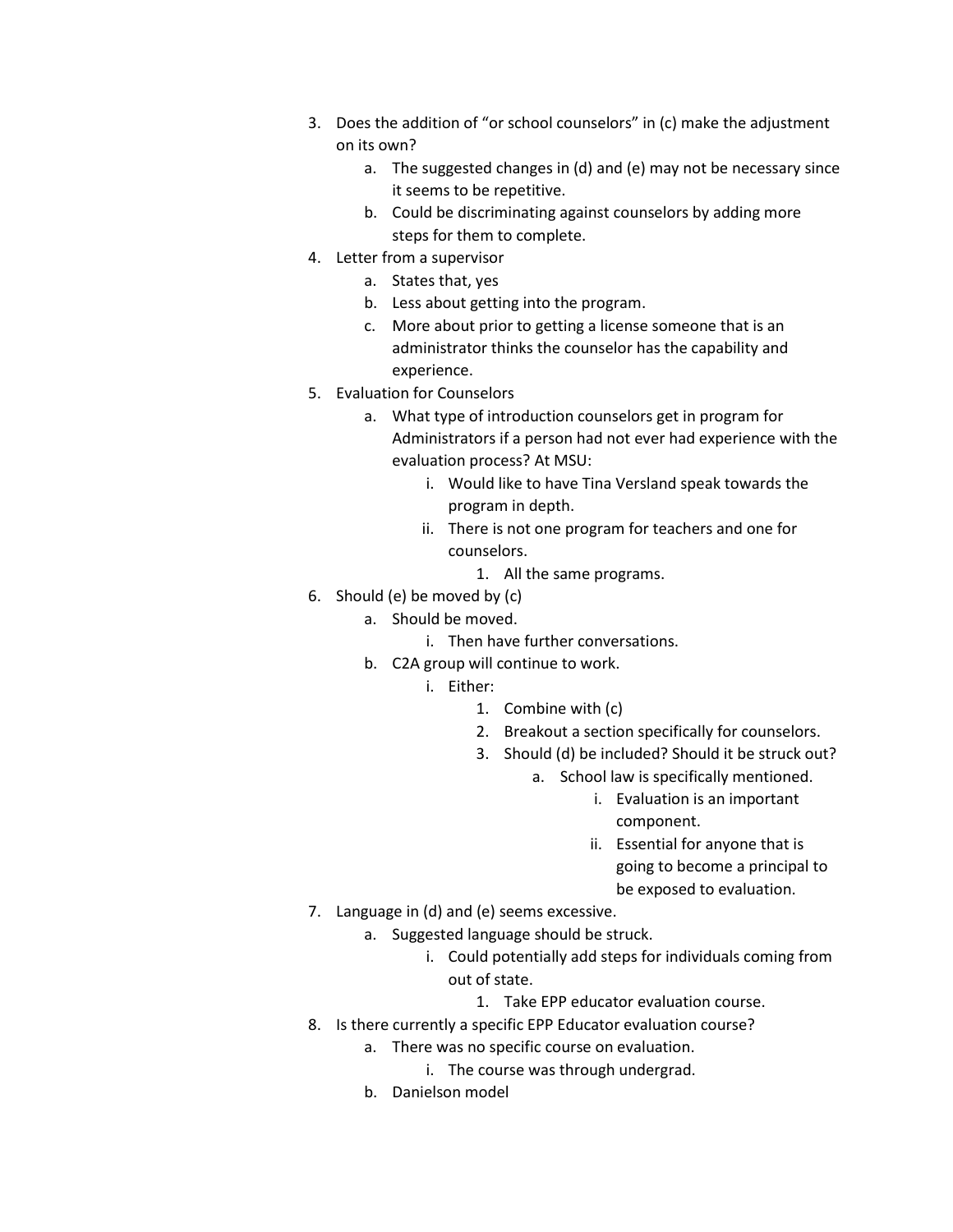- i. There is not a specific course.
- b. 10.57.414 CLASS 3 ADMINISTRATIVE LICENSE SUPERINTENDENT ENDORSEMENT
	- i. (c) a minimum of 18 semester graduate credits in a school administrator preparation program, of which 12 must be beyond the master's degree in education leadership and include Montana educator preparation program requirements three credits in each of the following:
	- ii. (d) a minimum of three years of  $\frac{1}{2}$  experience as an appropriately licensed teacher or school counselor;
- c. 10.57.413 CLASS 3 ADMINISTRATIVE LICENSE
	- i. (3) To obtain a Class 3 administrative license, except pursuant to ARM 10.57.419, an applicant must be eligible for an appropriately endorsed Class 1, 2, or 5 teaching license or Class 6 school counseling license to work teach in the school(s) in which the applicant would be an administrator or would supervise, and qualify as set forth in ARM 10.57.414 through 10.57.418.
- 2. Guiding questions
	- a. Does it have to be a master's degree? What about an endorsement?
	- b. Does it have to be an accredited program?
	- c. Does it have to be a Montana EPP?
		- i. Would have to consider all routes.
- 3. 10.57.102
	- a. (d) Montana educator preparation program requirements three credits in each of the following
		- i. Montana school law;
		- ii. Montana school finance; and
		- iii. Montana collective bargaining and employment law;
- 4. Adding a Montana specific EPP
	- a. Would put MT into a situation where there is a smaller candidate pool.
	- b. Could our goal be accomplished without a Montana requirement?
- 5. Does an individual have to have MT specific courses or could it be more general for:
	- a. MT School law
	- b. MT School Finance
	- c. MT Collective Bargaining
		- i. Out of state individuals are being told they have to take the MT Specific course.
			- ii. Is there flexibility in the delivery of courses?
				- 1. Have to be through an accredited program.
					- a. Or through an alternative route.
- 6. Vote on allowing C2A subcommittee with additional revisions.
	- a. Voted yes

# **Reciprocity**

- 1. Reciprocity Report: Research and Data
	- a. Completed by Region 17 early 2020
	- b. Table 3 is the most useful area as pertains to ch57.
	- c. Comparisons from different states throughout the US to Montana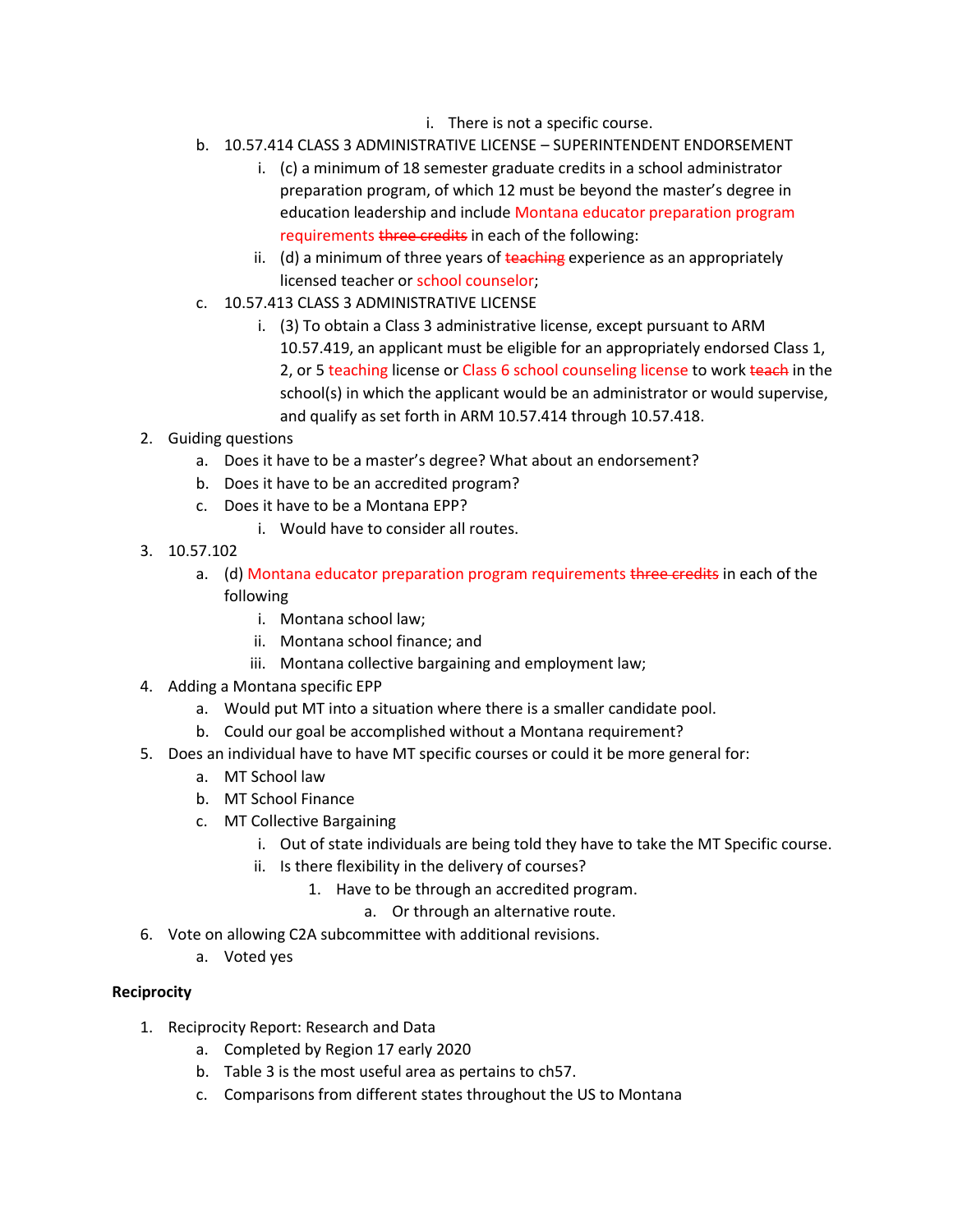- i. 1970s legislation passed allowing MT Superintendent of Public Instruction to enter into reciprocity agreements with other states.
- ii. MT established interstate agreements with ID, SD, and UT for full reciprocity
- iii. 2002 MT ended existing agreements due to concerns of lax standards for teacher quality.
- iv. Has not pursued any such agreement since.
- d. 118 Emergency Authorization of Employment were issued form Jan 1, 2020 December 15, 2020
- 2. What are your ideas/thoughts on reciprocity?
	- a. Emergency authorizations come from those that have bachelor's degrees/interested in getting into a program to get a degree/second career.
		- i. Getting individuals into the programs and educators into Montana
- 3. Table 3 of Reciprocity Report
	- a. Coursework for out of state requirements
	- b. Experience
	- c. Assessments
	- d. Advanced Credentials
	- e. Military Spouses
	- f. Alternative Pathways
	- g. Endorsements
- 4. Federal law requiring more streamline process for Military Spouses?
	- a. Some of the data was old while putting together Reciprocity Report.
		- i. This topic may be something the group should look into further.
- 5. Change in Endorsement areas
	- a. What would this do for endorsements currently in MT?
		- i. Grandfathered in?
		- ii. Moving their endorsement?
- 6. National Board Certification for Advanced Credentials
	- a. Would like further examination and possible recommendations to make the
- 7. Military Spouses can get on Provisional to allow time to take PRAXIS.
	- a. Was brought in 2010 under Obama.
		- i. Change in 2012 or 2014 that had to be substantially EQUIVILANT to MT
		- ii. <https://ednote.ecs.org/teacher-license-reciprocity-for-military-spouses/>
- 8. NASDECK Interstate Agreement
	- a. If you are licensed in another state, you can come teach in MT while on a provisional license to allow time to complete MT requirements.
	- b. Yes, MT is still a part of this.
- 9. Recognition of out of state EPP
	- a. Not a lot of endorsements that align with the national board certification.
		- i. Difficult language makes the process more difficult.
- 10. Language in Reciprocity seems to accept National Board Certification is accepted?
	- a. NBC Endorsement Areas
		- i. <http://www.mtrules.org/gateway/ruleno.asp?RN=10.57.102>
		- b. What are the difficulties MT runs into?